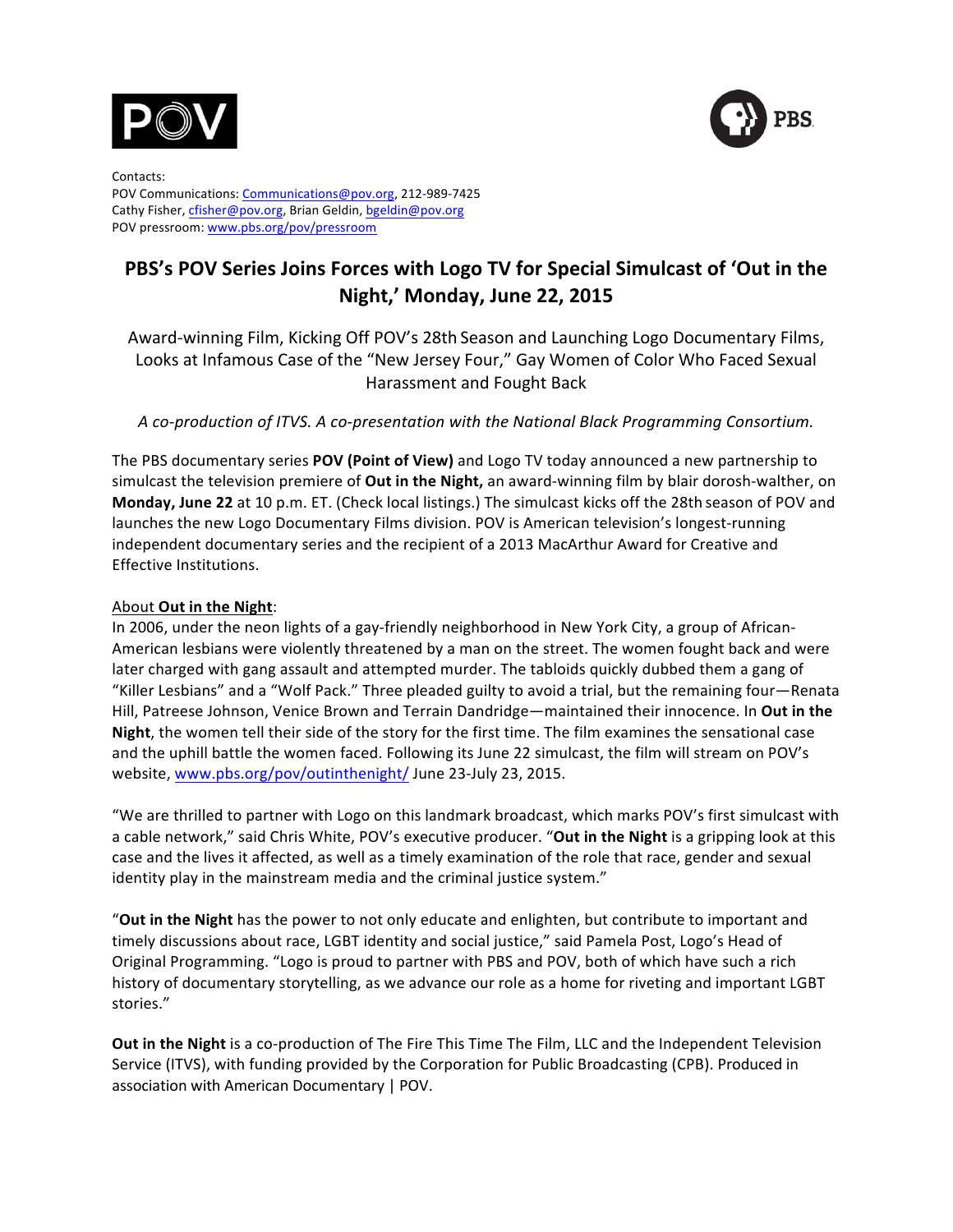**Out in the Night** was awarded the Joyce Warshow Award from the Astraea Lesbian Foundation for Justice, Special Documentary Jury Prize for Courage in Storytelling and Best Documentary Audience Award from ImageOut: The Rochester LGBT Film and Video Festival, Jury Award and Audience Award for Best Documentary from the Seattle Lesbian and Gay Film Festival, Jury Award from ARC Queer People of Color Film Festival, Favorite Documentary from ReelQ Pittsburgh LGBT Film Festival, Audience Award for Best Documentary Feature from New Orleans Film Festival and Audience Award from the Baltimore International Black Film Festival, as well as a *Film Independent* Fast Track fellowship in 2013 and selection to participate in the Sundance Producer's Summit in 2012.

Visit www.pbs.org/pov/outinthenight to embed a trailer and download press materials and art.

## **Credits:**

| Director/Producer:                  | blair dorosh-walther                            |
|-------------------------------------|-------------------------------------------------|
| <b>Executive Producer:</b>          | Abigail E. Disney                               |
| <b>Executive Producer for ITVS:</b> | Sally Jo Fifer                                  |
| Producers:                          | Giovanna Chesler, Mridu Chandra, Yoruba Richen, |
| Director of Photography:            | Daniel Patterson                                |
| Editors:                            | Kristen Huntley, Sarah Devorkin                 |
| Original Score:                     | Mario Grigorov                                  |
| <b>Running Time:</b>                | 56:46                                           |
| <b>POV Series Credits:</b>          |                                                 |
| <b>Executive Producers:</b>         | Chris White, Simon Kilmurry                     |
| Associate Producer:                 | Nicole Tsien                                    |

Coordinating Producer: Nikki Heyman

#### **About Logo**

Logo TV is a leading entertainment brand inspired by the LGBT community and reflects the creative class across television, digital and social platforms. Logo features one-of-a-kind personalities, shows, specials, and unique stories. Logo is part of MTV's network of brands including MTV, MTV2, MTV.com, mtvU, MTV Hits and MTV Jams.

#### **About POV**

Produced by American Documentary, Inc., POV is public television's premier showcase for nonfiction films. The series airs Mondays at 10 p.m. on PBS from June to September, with primetime specials during the year. Since 1988, POV has been the home for the world's boldest contemporary filmmakers, celebrating intriguing personal stories that spark conversation and inspire action. Always an innovator, POV discovers fresh new voices and creates interactive experiences that shine a light on social issues and elevate the art of storytelling. With our documentary broadcasts, original online programming and dynamic community engagement campaigns, we are committed to supporting films that capture the imagination and present diverse perspectives.

POV films have won 32 Emmy® Awards, 18 George Foster Peabody Awards, 12 Alfred I. duPont-Columbia University Awards, three Academy Awards®, the first-ever George Polk Documentary Film Award and the Prix Italia. The POV series has been honored with a Special News & Documentary Emmy Award for Excellence in Television Documentary Filmmaking, two IDA Awards for Best Continuing Series and the National Association of Latino Independent Producers (NALIP) Award for Corporate Commitment to Diversity. More information is available at www.pbs.org/pov.

Major funding for POV is provided by PBS, The John D. and Catherine T. MacArthur Foundation, the John S. and James L. Knight Foundation, Corporation for Public Broadcasting, and National Endowment for the Arts. Additional funding comes from Nancy Blachman and David desJardins, Bertha Foundation, The Fledgling Fund, Marguerite